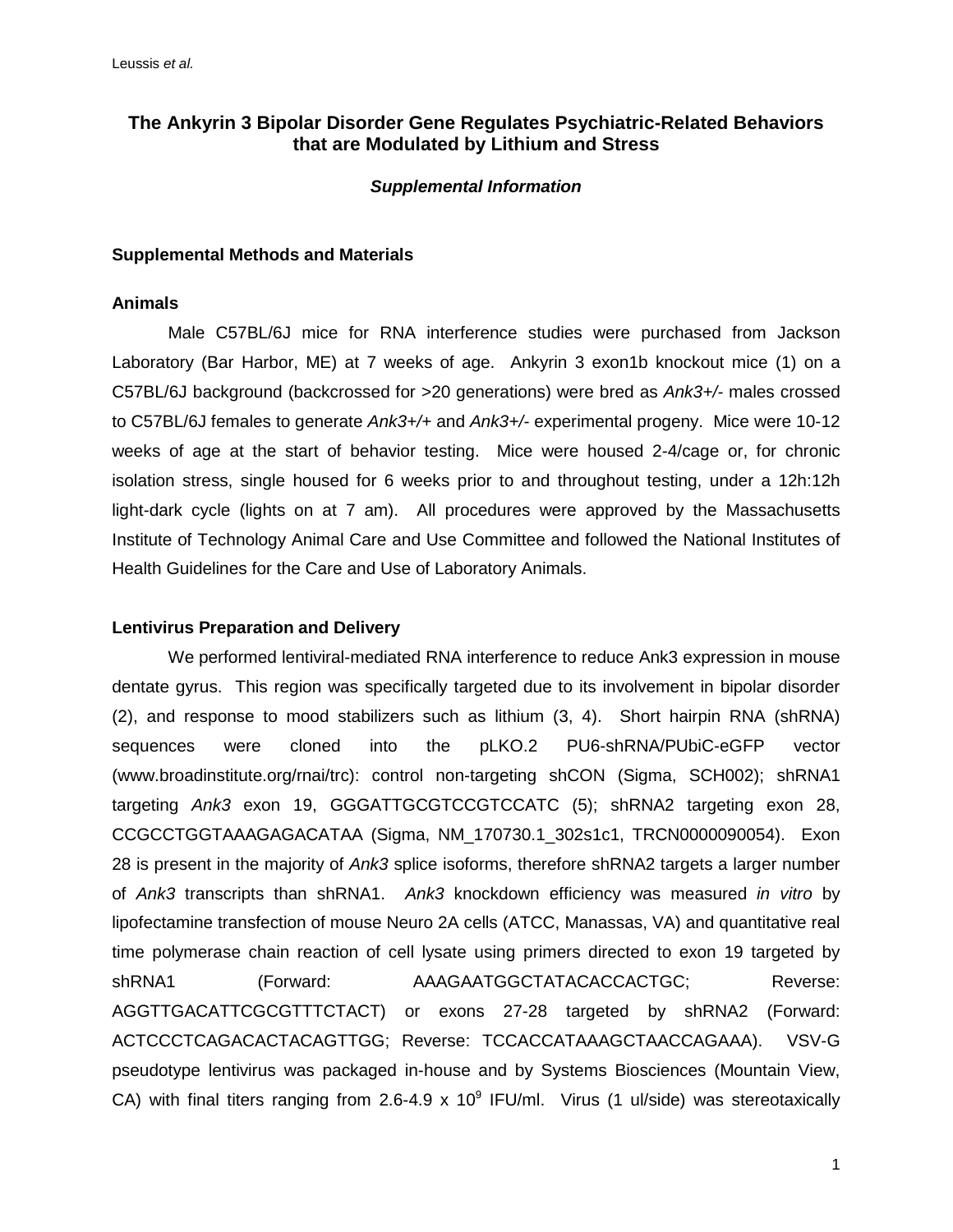infused (bilateral AP -2.0, L +/-1.5 relative to bregma, DV -1.8 mm relative to dura), and correct virus placement and expression confirmed by green fluorescent protein (GFP) localization. Any mice in which virus extended beyond dentate gyrus (including up the injection track) or that lacked virus expression either unilaterally or bilaterally, as confirmed by GFP expression, were excluded from all analyses (four mice excluded from the shRNA behavioral screen, seven mice excluded from the shRNA2 lithium experiment).

### **Primary Neuronal Cultures**

Mixed cortical and hippocampal primary neuronal cultures established from embryonic day 18 (E18) C57BL/6 mouse embryos were plated at 15,000 cells/well in poly-d-lysine coated plates and grown at 37°C in Neurobasal medium supplemented with Penicillin/Streptomycin, B27 supplement, and Glutamax. At 7 days in vitro, cells were fixed with 4% paraformaldehyde and stained with antibodies against ankyrin G (Santa Cruz Biotechnology, #SC-28561), the neuronal marker MAP2 (Novus Biologicals, NB300-213), and the nuclear marker Hoechst 33342 (Invitrogen). Images were acquired using the Cellomics ArrayScan VTI fluorescence imaging system.

#### **Behavioral Phenotyping**

Behavior testing was performed using standard protocols and blinded to genotype and shRNA group. Mice received a battery of tests at least 24 hr apart with the most stressful tasks (e.g., forced swim test, fear conditioning) at the end of the battery. Assessment of RNA interference mice began 14 days after virus injection.

**Open field.** Locomotor activity in a novel environment was assessed for 60 min in an open field (40 x 40 cm Plexiglas, AccuScan Instruments, Columbus, OH) within a ventilated and lighted sound-attenuated chamber (55 cm x 55 cm). Horizontal activity (distance traveled) was measured by beam breaks using the Versamax analysis system (AccuScan Instruments, Columbus, OH) [\(6\)](#page-15-5).

**Elevated plus maze (EPM).** The EPM is a task based on the conflicting tendencies of rodents to explore new environments while avoiding danger [\(7\)](#page-15-6), and is sensitive to anxiolytic and anxiogenic drug [\(8\)](#page-15-7). Mice were placed in the center of an EPM (45 x 10 cm arms and 30 cm high closed arm walls) in a moderately lit room and allowed to move freely for 5 min. Sessions were video recorded and scored for latency to enter the open arms, total time in the open or closed arms, total number of entries into the open or closed arms, and number of head dips and rears.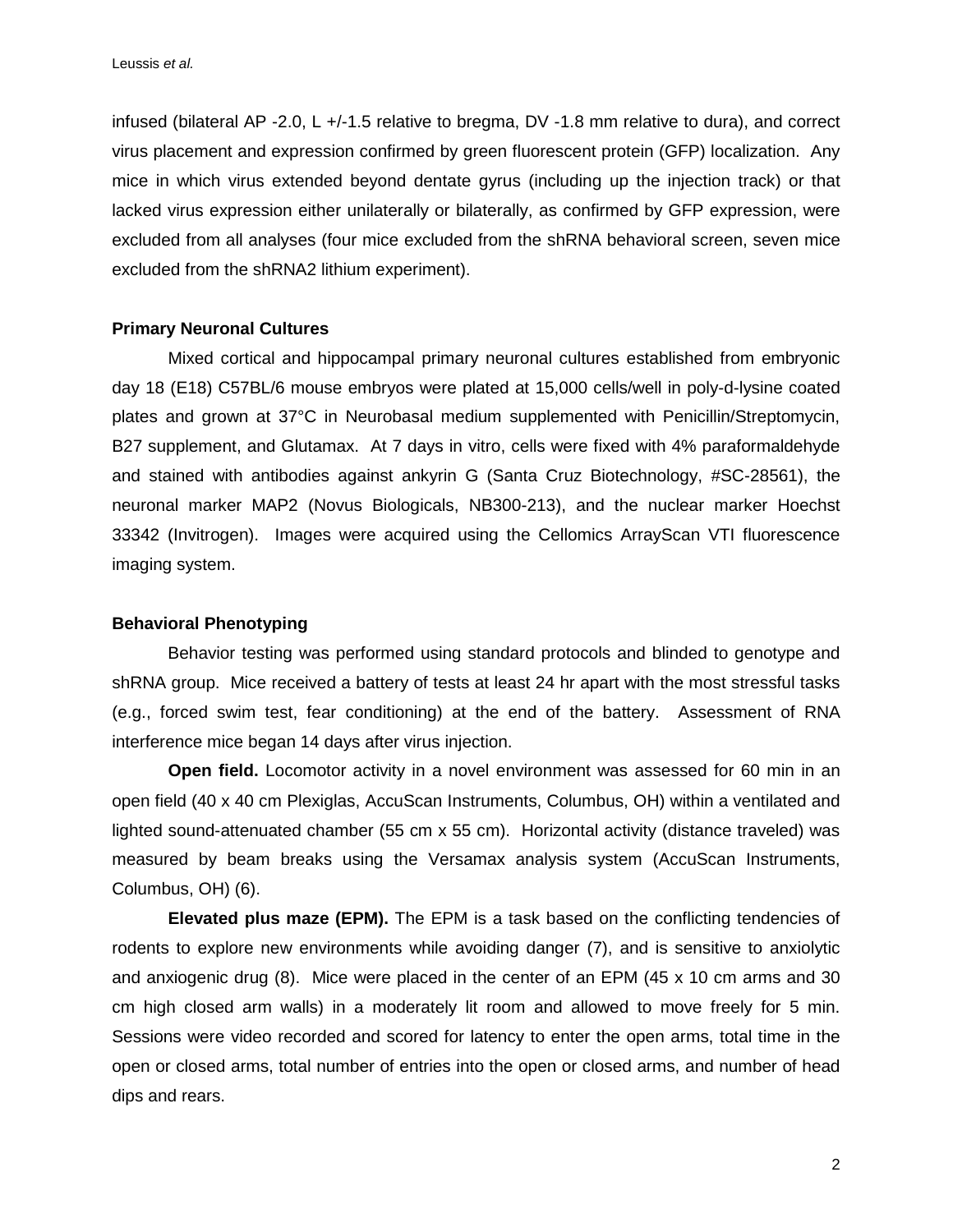**Light-dark transition (LD).** The LD test, which is sensitive to anxiolytics, is based on the natural conflicting tendencies of mice to explore novel environments yet avoid bright light [\(7-](#page-15-6) [9\)](#page-15-6). Mice were placed in the dark side of a light-dark box (dark: 20 x 40 cm, light: 20 x 40 cm) for 10 min. Sessions were video recorded and scored for latency to enter the light side, total time in the light side, and number of transitions between light and dark sides.

**Novelty-suppressed feeding (NSF).** The NSF paradigm assesses the latency to approach and eat food in the center of a novel arena that mice innately avoid, and is considered an indicator of both anxiety- and depression-related behaviors [\(8\)](#page-15-7). As previously described [\(10\)](#page-15-8), mice were food restricted for 24 hours prior to testing with *ad libitum* access to water. A pellet of rodent chow was placed on a petri dish (diameter 10 cm) in the center of the novel arena (45W  $\times$  30.5L  $\times$  20H cm) under bright light ( $\sim$ 850 lux) that decreased towards the edges of the arena (~550 lux). Mice were placed in a corner of the arena and the latencies to approach (defined as stepping onto the petri plate) and to bite the food pellet were recorded during the 10 min test. Mice that did not approach or eat during the test were assigned the maximum value (10 min). To control for differences in motivation or hunger, mice were screened for food consumption in their home cage immediately after NSF testing. One mouse did not eat within 5 min and was excluded from analyses.

 **Home cage activity.** Mice were acclimated to single housing for 24 hours, followed by video recording in the home cage for 24 hours without disruption. For lithium studies, mice were administered lithium or vehicle 2 hours prior to video recording. Videos were analyzed using an automated mouse behavior detection system based on computational modeling [\(11\)](#page-15-9) that detects walking, hanging, rearing, eating, drinking, grooming, micromovements, and resting. The time spent walking, hanging, rearing, grooming, or eating/drinking was summed to determine gross motor activity within the 12 hour light phase and the 12 hour dark phase.

**Acoustic startle and prepulse inhibition (PPI).** Sensorimotor gating was assessed by measuring PPI of acoustic startle as previously described [\(12\)](#page-15-10). Briefly, mice were exposed to replicate trial blocks consisting of one pulse-alone trial (120 dB 40 ms white noise burst) and trials with a non-startling prepulse (70, 75, 80 or 85 dB for 20 ms) preceding the pulse by 100 ms. The acoustic startle response (ASR) was defined as the mean startle amplitude of the pulse-alone trials, and PPI as the percent reduction in ASR when preceded by a prepulse, calculated as 100% × (1–[mean startle from prepulse trial/ASR]).

**Forced swim test (FST).** As previously described [\(13\)](#page-15-11), mice were placed in a transparent cylinder (15 cm diameter, 24 cm high) of water (27  $\pm$  2°C, depth 12 cm) and video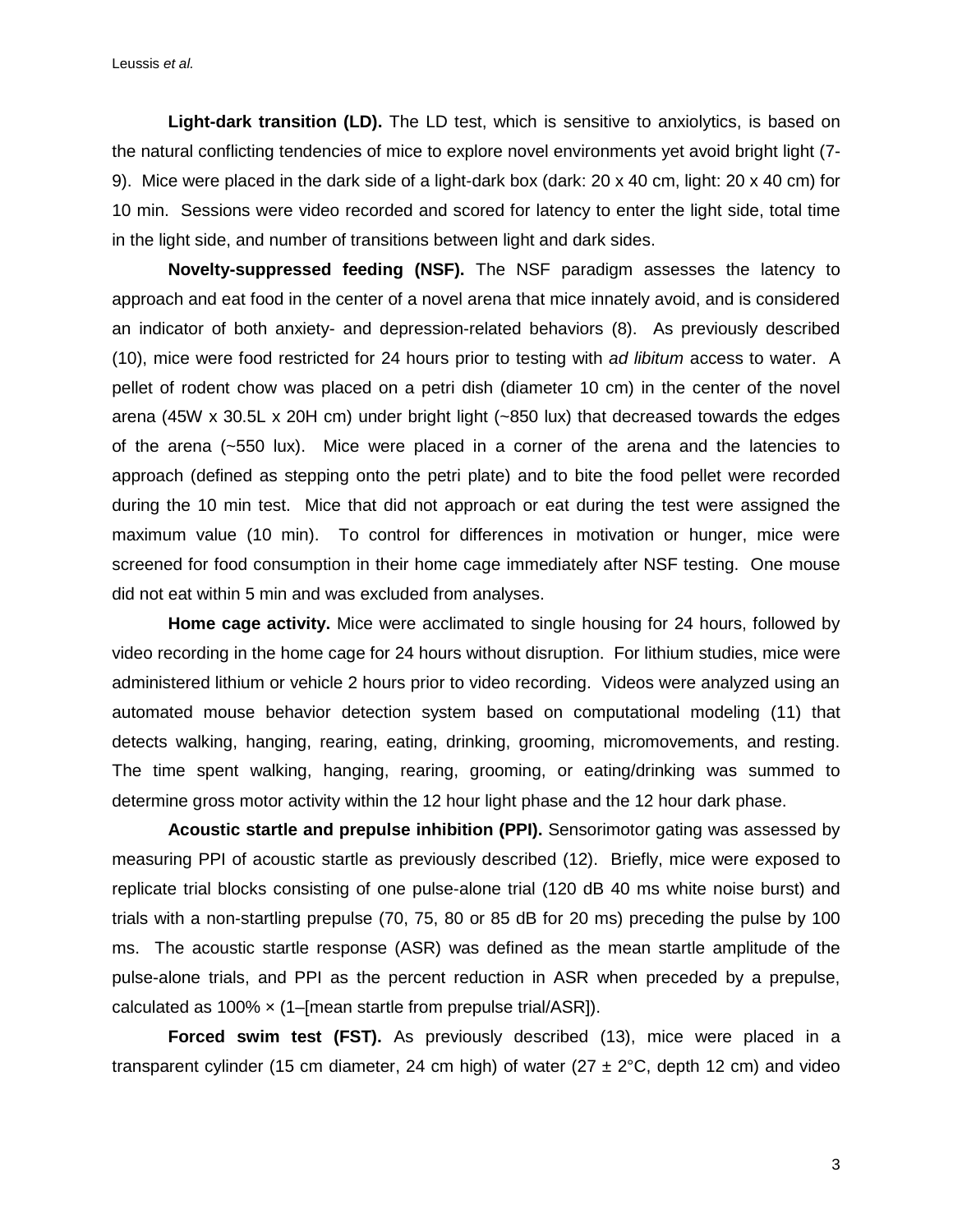recorded for 6 minutes. The total time spent immobile was determined using the EthoVision XT video tracking system (Noldus Information Technology, Leesburg, VA).

**Fear conditioning.** Cued and contextual associative learning [\(14\)](#page-16-0) was assessed using a fear conditioning enclosure and FreezeFrame software (Colbourn Instruments, Whitehall, PA). Mice were exposed to a tone (85 dB, 30 s) paired with a footshock (0.9 mA) during the final 2 s of the tone presented twice during a 5 min training session. Twenty-four hours later, contextual learning was assessed using the same chamber by measuring the time exhibiting freezing behavior (an indicator of fear memory). Cued learning was assessed using an altered context (different chamber floor, walls, and scent) and measuring the freezing time during presentation of a tone (conditioned stimulus "CS", 85 dB 180 s), as well as prior to the tone (120 s) to confirm that the context was sufficiently altered and did not contribute to freezing behavior.

**Visible platform water maze.** To test for visual impairment [\(15\)](#page-16-1), mice were placed in a water pool (1.8 m diameter, 24  $\pm$  1°C) with a visible platform viewed by a "flag pole" in the platform center for 4 training trials (1 min/trial, 30 min inter-trial interval). Mice unable to locate the platform within 1 min were guided to it to facilitate task learning. The following day, latency to reach the visible platform was measured and averaged over 4 trials.

**Sucrose preference.** This task measures the preference mice exhibit for sweetened water over regular water and is frequently used to assess motivation for reward [\(16\)](#page-16-2). Mice were acclimated to single housing for 48 hours, at which time two water bottles were placed in the home cage for an additional 48 hours of acclimation to the presence of two bottles. One water bottle and one bottle of 1% sucrose were placed in the cage for 5 days and daily consumption measured by weighing bottles. Location of the sucrose bottles (left or right) was alternated daily to reduce any bias. The percent preference for sucrose was calculated as 100% x (total consumption of sucrose / total consumption of water). Testing was carried out under single housing to determine the consumption of individual mice.

### **Drug Treatment**

Lithium chloride (85 mg/kg i.p.; Sigma) or vehicle (saline with 0.2% acetic acid) was administered once daily for 14 days prior to and throughout the behavioral testing period one hour prior to testing. This dose and route of administration of lithium chloride was chosen based on experiments in C57BL/6J mice (*n* = 6) that detected blood serum levels of 1.0 ± 0.07 mEq/L one hour after administration, within the therapeutic range of 0.4-1.1 mmol/L (equivalent to 0.4- 1.1 mEq/L for monovalent elements such as Li+) used for bipolar disorder treatment [\(17\)](#page-16-3).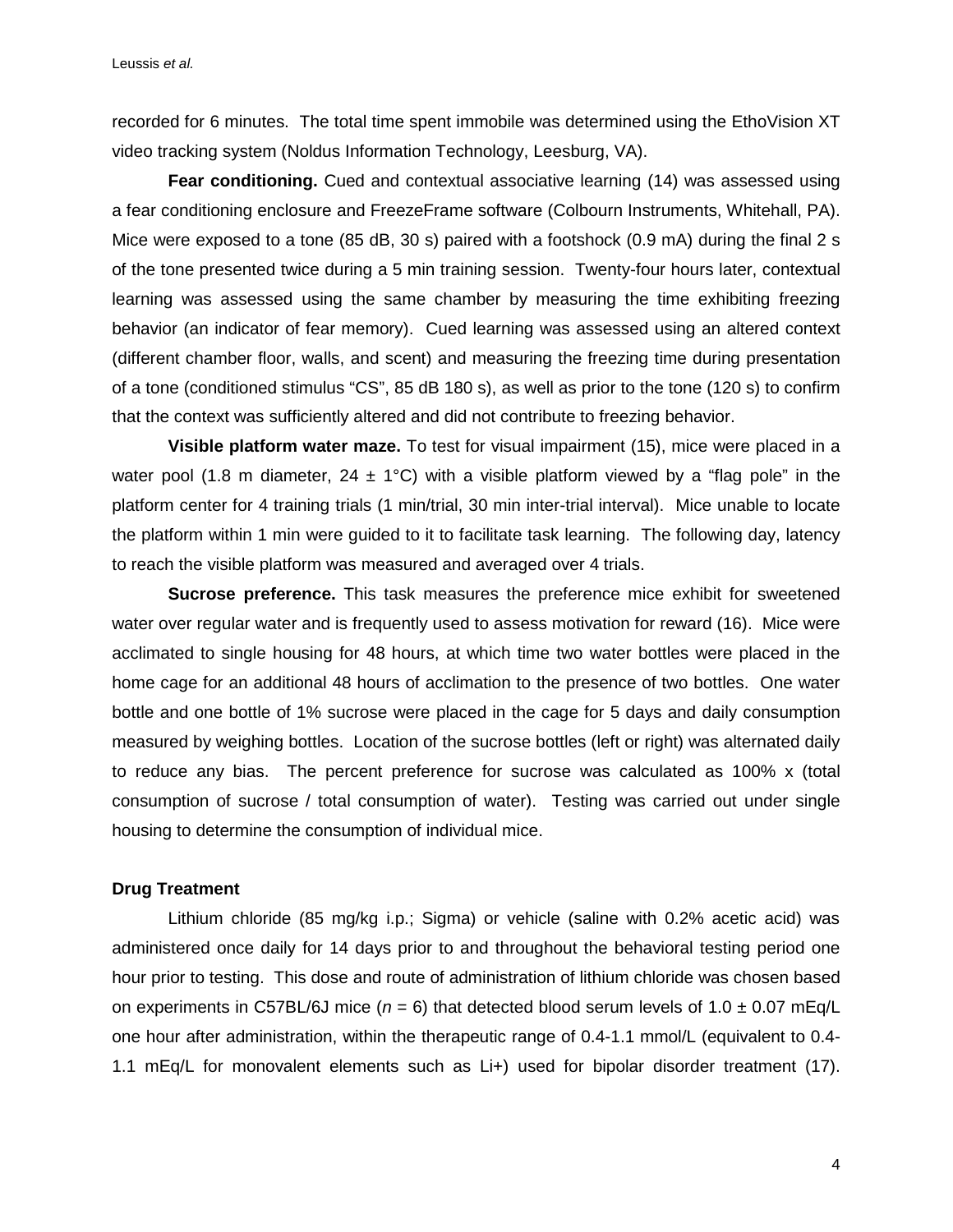Lithium treatment was confirmed to not affect weight gain compared to vehicle treatment (Figure S6).

#### **Social Isolation Stress**

Social isolation was used as a stressor in *Ank3+/+* and *Ank3+/-* mice [\(18\)](#page-16-4). Briefly, starting at 10 weeks of age, mice were housed individually in standard cages for 6 weeks prior to and throughout behavioral testing. Mice were tested in some behavioral paradigms prior to isolation, but were not repeatedly exposed to the same paradigm before and after isolation in order to avoid test-retest effects.

#### **Corticosterone and Adrenal Gland Measurement**

Whole blood samples were collected at baseline, as well as 30 and 180 minutes after the start of an acute restraint stress, which consisted of immobilization of the mice in immobilization bags for a period of 20 minutes. For group-housed mice (both *Ank3+/+* and *Ank3+/-*), the disruption of consecutively removing mice from the home cage for blood sampling produced an increase in corticosterone levels with each mouse removed from the cage, thus accounting for the higher mean levels of corticosterone observed in group housed mice compared to isolated mice. Plasma samples were tested in duplicate for determination of corticosterone levels using a Corticosterone Enzyme ImmunoAssay Kit (Cat. No. ADI-900-097, Enzo Life Sciences). Wells were scanned using a Spectramax M5 plate reader. Corticosterone concentrations (ng/ml) were calculated from the average net optical density of samples plotted along a standard curve. Bilateral adrenal glands were collected at the same time as the blood collection and weighed wet (mg) to provide an additional measure of chronic stress load.

#### **Immunohistochemistry**

All experiments and analyses were performed blinded to genotype, shRNA, and/or drug treatment. Free-floating fixed brain sections (30 um) from transcardially perfused mice (4% paraformaldehyde) were analyzed using standard immunohistochemical techniques. Briefly, sections were incubated for 20 minute in  $3\%$  H<sub>2</sub>O<sub>2</sub> in phosphate buffered saline (PBS), blocked in 5% bovine serum albumin, and then incubated overnight with the primary antibody (1:1000, anti-ankyrin G antibody, Santa Cruz Biotechnology, #SC-28561). Sections were washed with PBS and subsequently incubated with secondary antibody in blocking solution (biotinylated goat anti-rabbit) for 1 hour at room temperature, then incubated with a streptavidin conjugated fluorophore (Vector Labs #DL-1594). For ankyrin G quantification, an average of 5-7 axon initial

5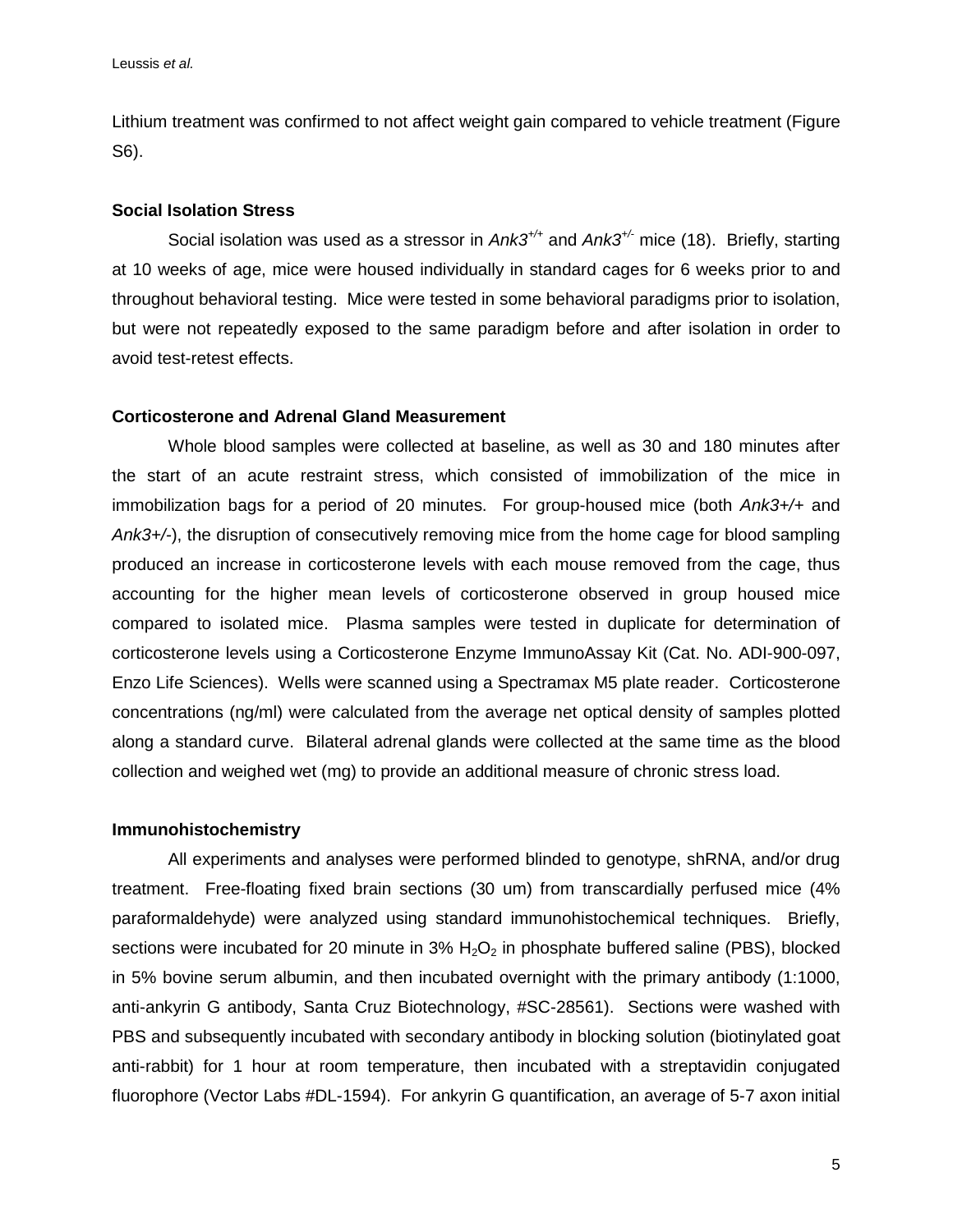segments (AIS) selected from 2-3 different coronal brain sections for each of 4-7 mice per group were imaged using confocal microscopy and quantified using ImageJ software (NIH), with a free-hand region of quantification drawn around the AIS by a blinded investigator. The mean AIS area measured for each group did not statistically differ (Figure S2). Coronal sections chosen for imaging were within 1 mm of the injection site. Specificity of the ankyrin G antibody was confirmed in mouse primary neuronal cultures (Figure S1).

### **Nanostring Gene Expression**

Probes specific to mouse *Ank3* exon 1b or exon 1e were designed by NanoString Technologies (Seattle, WA). mRNA was isolated from brain tissue harvested from eight C57BL/6J male mice, purified using the Qiagen RNeasy Kit (Valencia, CA), and quality assessed using an Agilent Bioanalyzer (Santa Clara, CA). An equal quantity of mRNA from each mouse was pooled and probe counts of the pool determined using the Nanostring nCounter Analysis System. Probe counts were normalized against the weighted average expression of 12 genes, including five reference genes (*Gapdh, Paxip1, Tbp, Zfp318, Wbp4*) selected for comparable expression across several human and mouse brain regions. Potential differences in hybridization affinities of the exon 1e and exon 1b probes were adjusted by including three concentrations of a synthetic transcript (BlueHeronBio, Bothell, WA) targeted by both probes in the Nanostring analysis, from which a binding affinity ratio was calculated and used to equalize raw expression counts for each probe in the experimental data set.

### **Statistical Analysis**

All data are presented as means and standard errors of the mean (SEM). Where appropriate, one-way, two-way, and repeated measures analyses of variance were used, and group differences identified using Fisher's least significant difference post hoc tests. Statistical significance was accepted at the *p* < 0.05 level.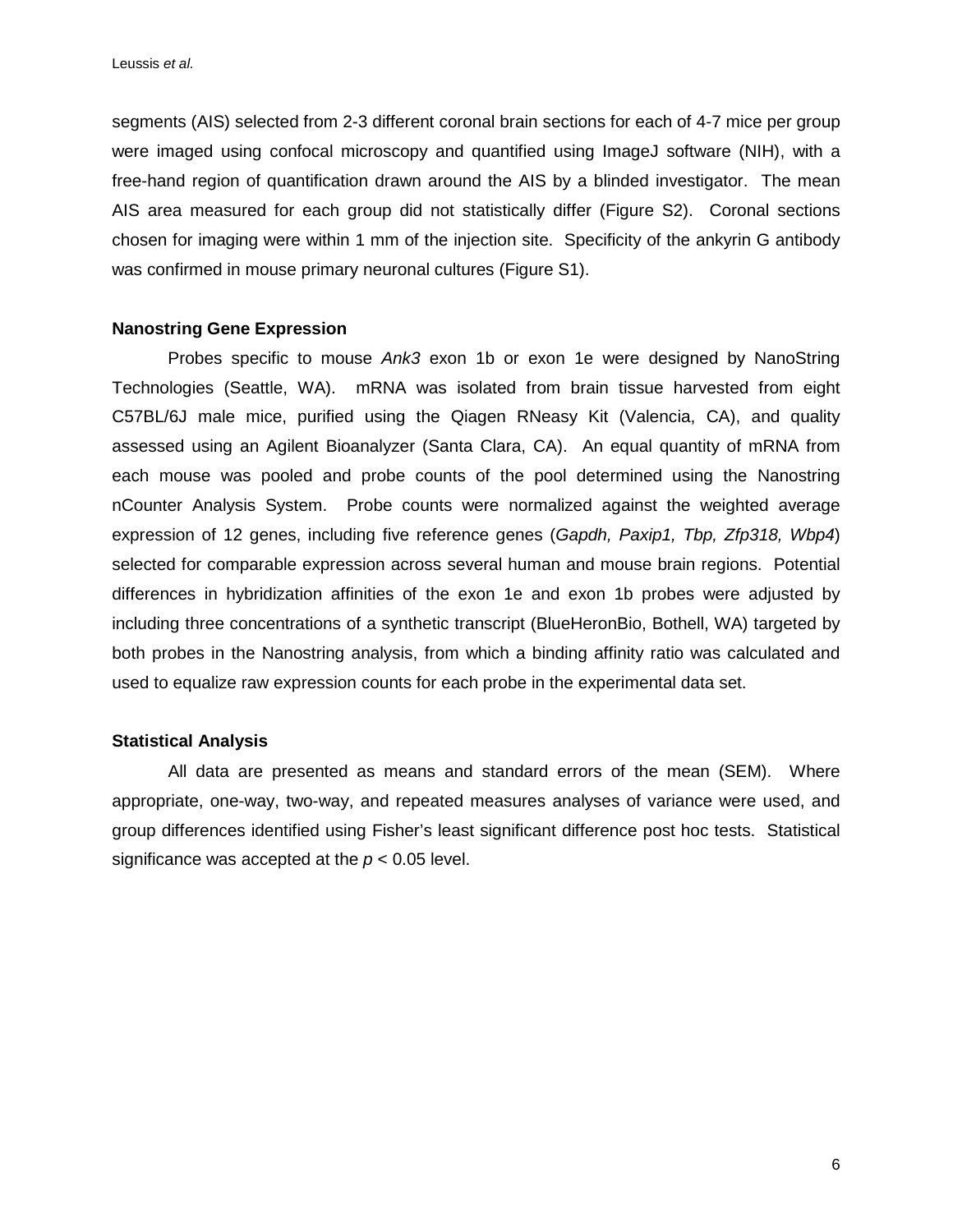

**Figure S1. In vitro and in vivo validation of** *Ank3* **shRNA knockdown efficiency and ankyrin G antibody specificity.** (**A**) Transfection of mouse Neuro-2a cells with shRNA1 or shRNA2 resulted in 75% to 80% decreased *Ank3* transcript levels compared to cells transfected with a non-targeting control shRNA (shCON), when measured using polymerase chain reaction primers located at *Ank3* exon 19 near the region targeted by shRNA1, or at exons 27-28 near the region targeted by shRNA2. Data are from three independent transfection experiments. Mean + SEM. (**B-E**) Immunofluorescent images of mouse primary neuronal cultures after 7 days in vitro (DIV7) documenting specificity of the ankyrin G antibody (Santa Cruz Biotechnology, #SC-28561) to detect ankyrin G at the axon initial segment (white arrowheads). (**F**) In mouse brain, representative image of hippocampus, demonstrating specificity of lentiviral infection to dentate gyrus (DG), including projection of DG neurons to CA3 (green, green fluorescent protein-positive infected cell).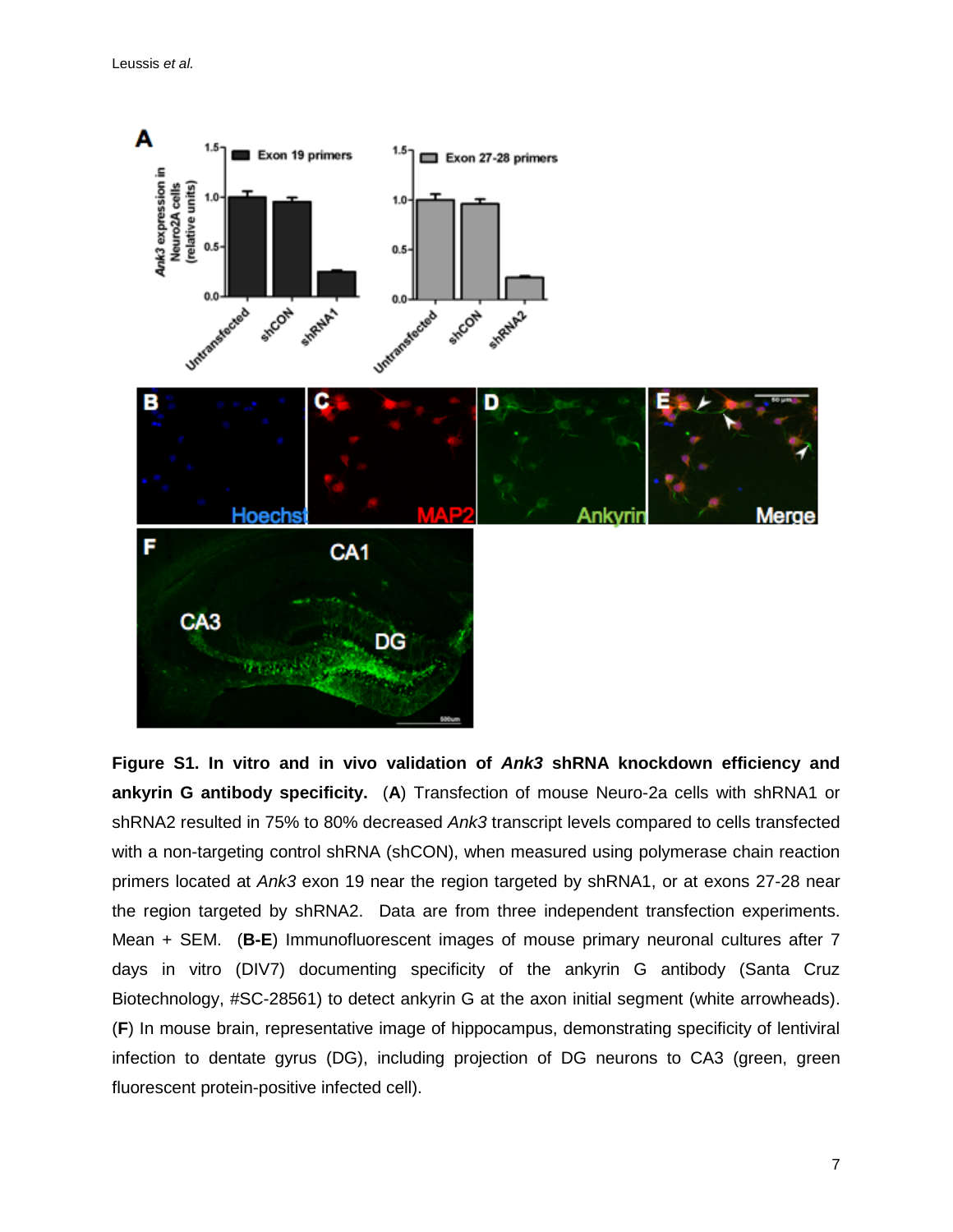

**Figure S2. Relative areas quantified as neuronal axon initial segments (AIS) for each shRNA group**. Ankyrin G expression was quantified at the AIS of dentate gyrus neurons by free-hand demarcation of the AIS structure and measuring immunofluorescence of ankyrin G within the demarcated area. There were no differences in the total area quantified as AIS between shCON and either of the *Ank3* shRNA groups. Mean + SEM; *n* = 4-7 mice/group, 5-7 AIS/mouse.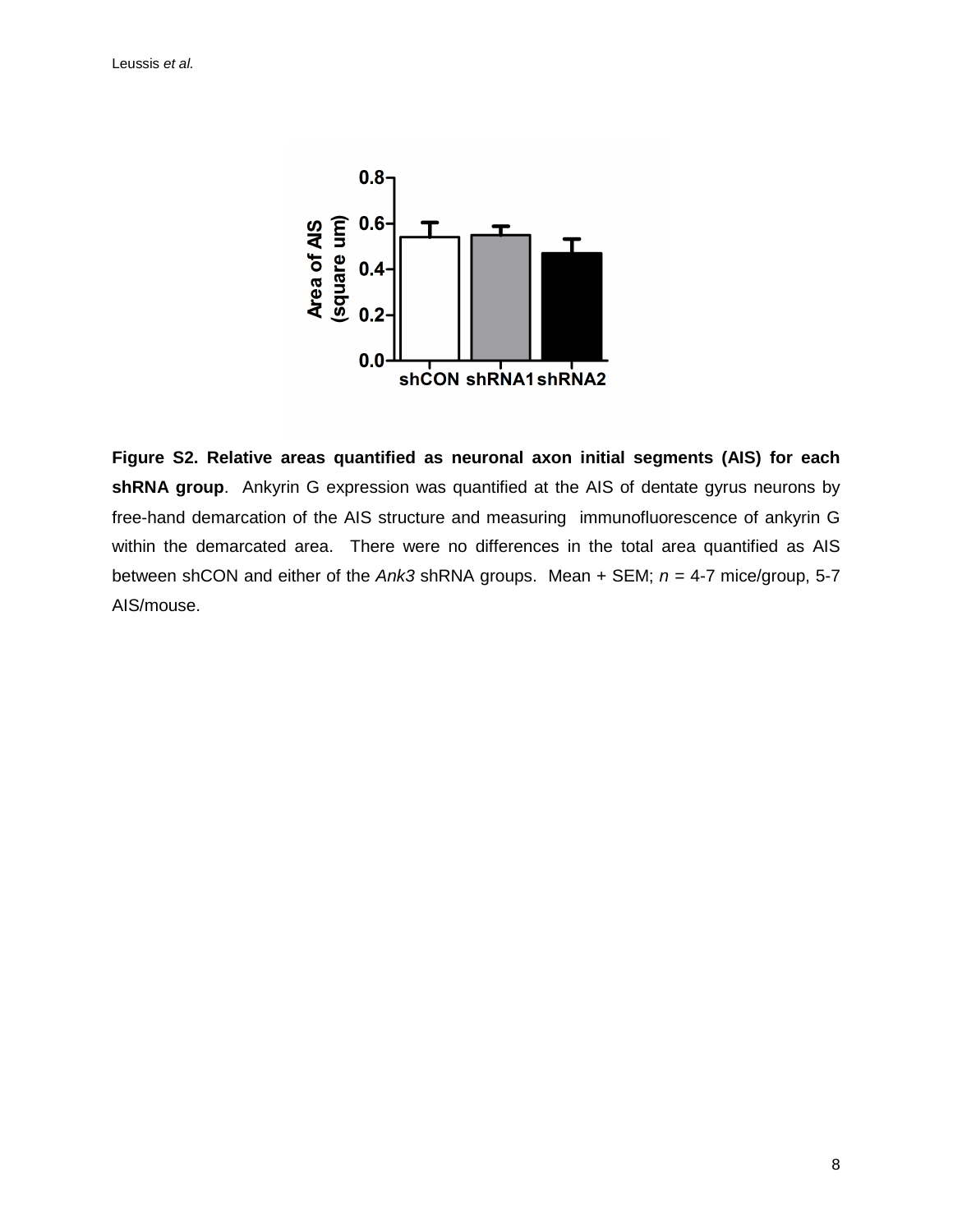

**Figure S3.** *Ank3* **RNA interference behavioral screen highlights low anxiety-related behavior.** Viral-mediated *Ank3* RNA interference in dentate gyrus significantly alters behavior in the elevated plus maze (EPM). Mice expressing shRNA1 or shRNA2 against *Ank3* (**A**) exhibit shorter latencies to enter the aversive open arms, (**B**) enter the open arms more frequently, and (**C**) spend more time in the open arms, compared to control mice expressing a non-targeting shRNA (shCON), indicative of decreased anxiety-related behavior. (**D**) Total arm entries and (**E**) rears in the EPM did not differ in shRNA1 and shRNA2 mice compared to shCON mice, indicating no change in general motor activity. Mean + SEM; *n* = 10-11 mice/group; \**p* < 0.05, \*\**p* < 0.01, \*\*\**p* < 0.001.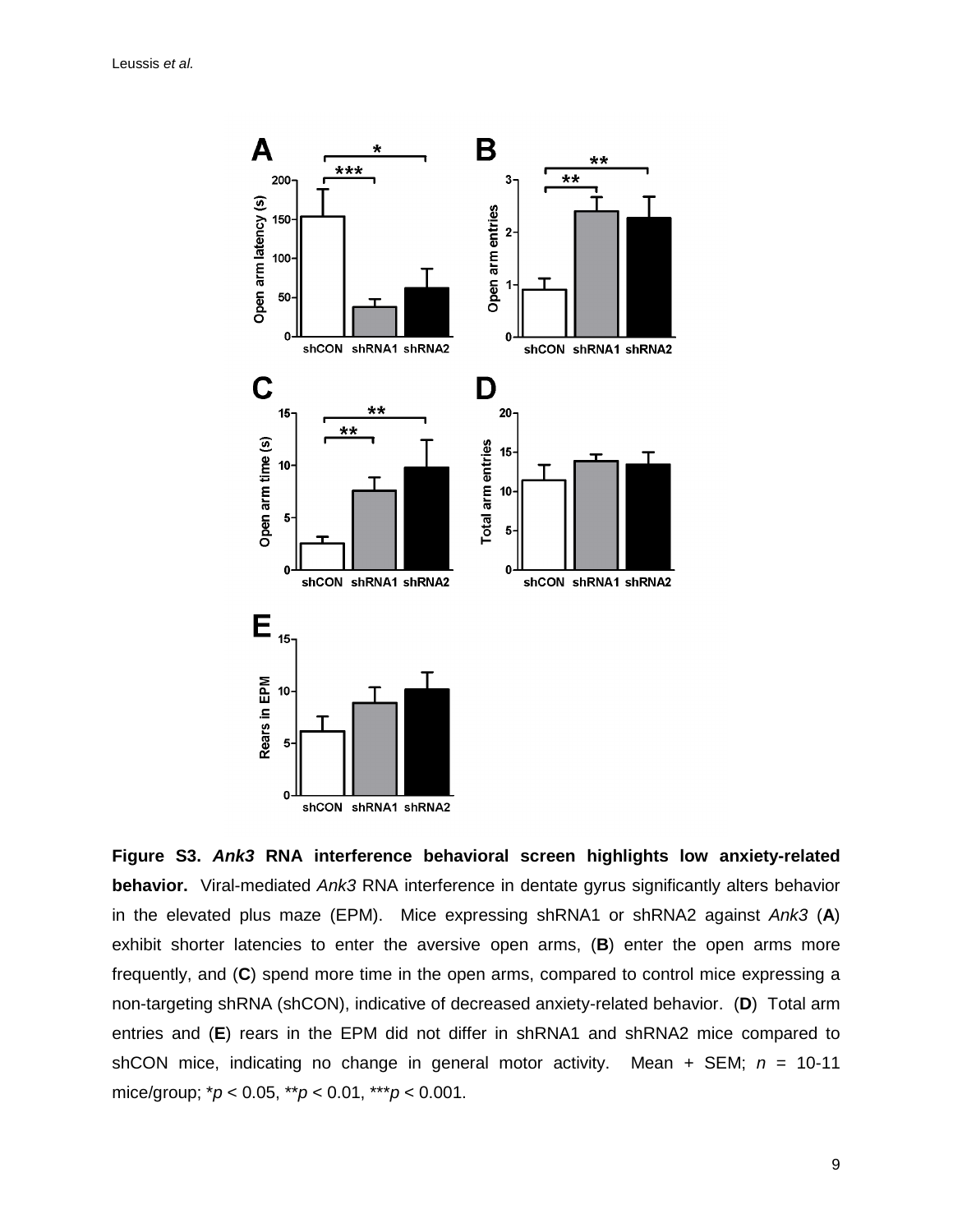

**Figure S4. Behavioral screen indicates** *Ank3* **RNA interference in dentate gyrus (DG) does not globally alter brain function.** Mice expressing shRNA1 or shRNA2 against *Ank3* in DG exhibit normal behavior compared to shCON mice in (**A**) forced swim test immobility time, (**B**) locomotor activity in a novel open field, (**C**) acoustic startle, (**D**) prepulse inhibition, (**E,F**) associative learning of a contextual or cued conditioned stimulus (CS), and (**G**) latency to find a visible platform in the water maze. These results suggest that the behavioral phenotype of mice expressing shRNA1 or shRNA2 is highly specific and not due to global changes in brain function. Mean  $+$  SEM;  $n = 10-11$  mice/group.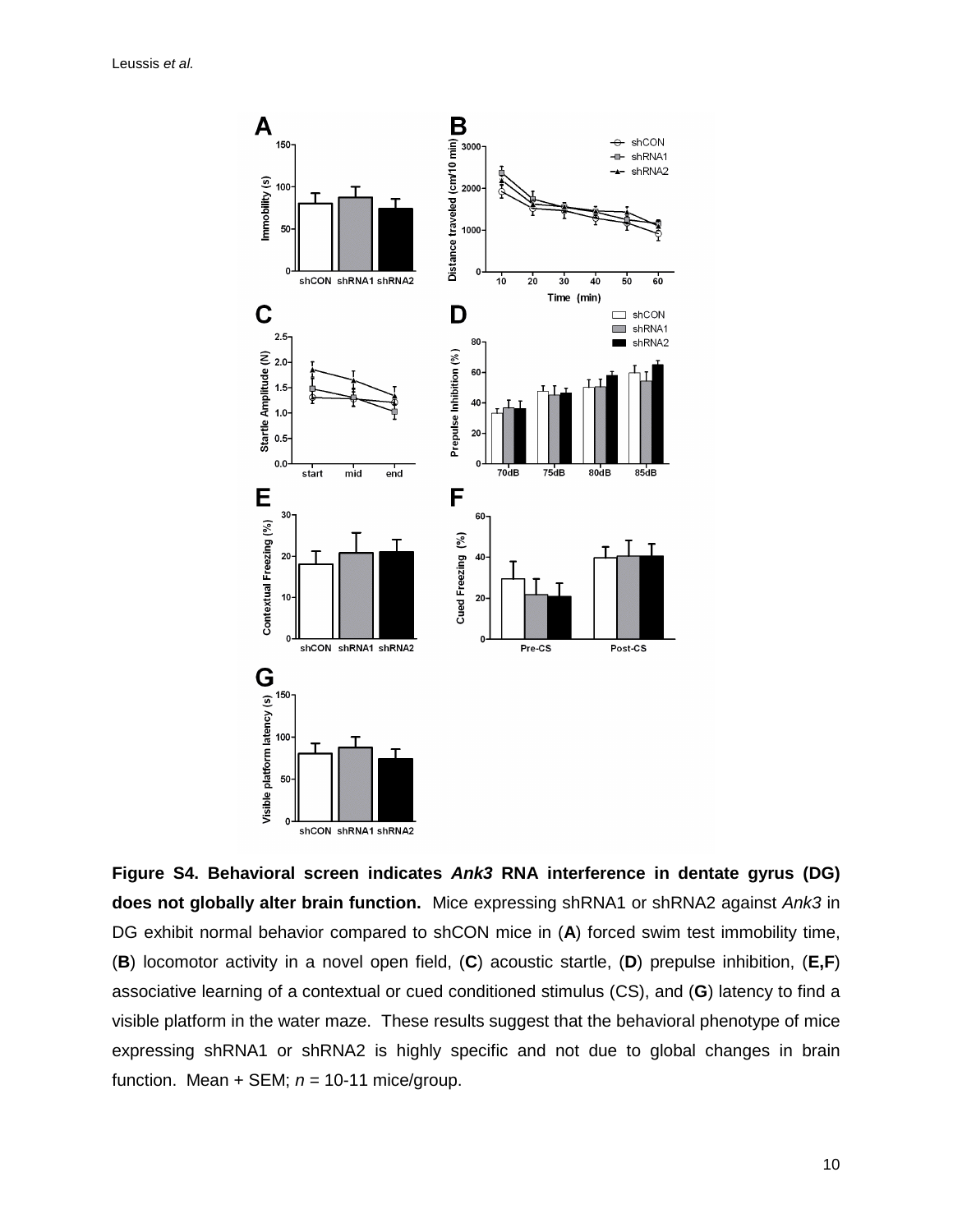

**Figure S5. No changes in locomotor activity in** *Ank3* **shRNA2 mice treated with lithium or vehicle.** (**A**) In the open field, total locomotor activity over a 60-minute period was not changed in shRNA2 mice compared to shCON mice treated with vehicle or with lithium (85 mg/kg i.p. daily, >14 days). There was no effect of *Ank3* knockdown by shRNA2 or of lithium treatment in the elevated plus maze task on (**B**) the total time in the open arms and (**C**) number of rears, or in the light-dark task on (**D**) time in the light side, (**E**) number of light-dark transitions, and (**F**) number of rears. Mean + SEM; *n* = 8-12 mice/group.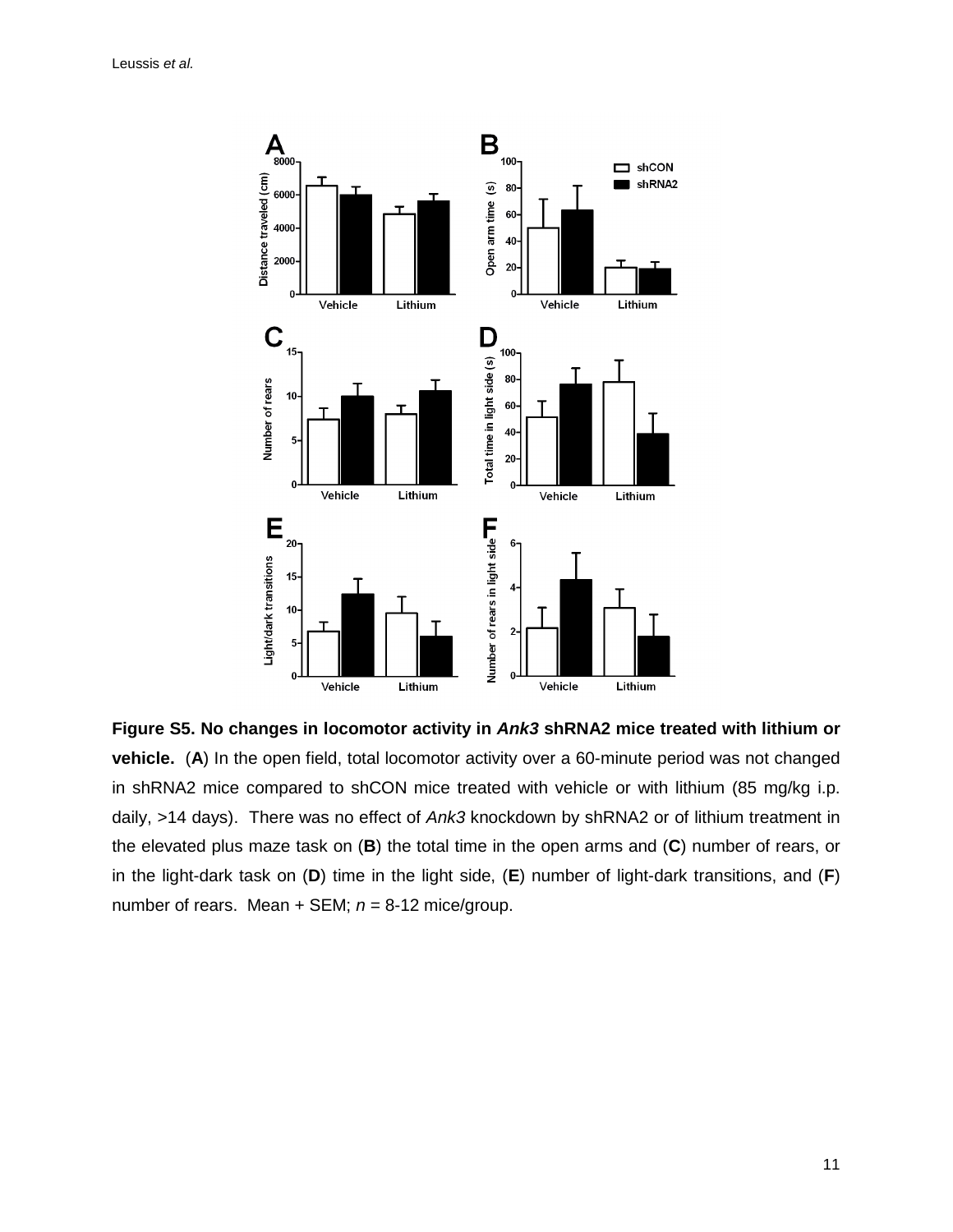

**Figure S6. Lithium treatment does not affect weight in Ank3 shRNA mice.** Mice treated with shCON or shRNA2 exhibit normal weight gain measured after three weeks of lithium treatment (85 mg/kg i.p. daily) when compared to vehicle-treated mice (all posthoc  $p > 0.1$ ). Mean + SEM; *n* = 8-12 mice/group.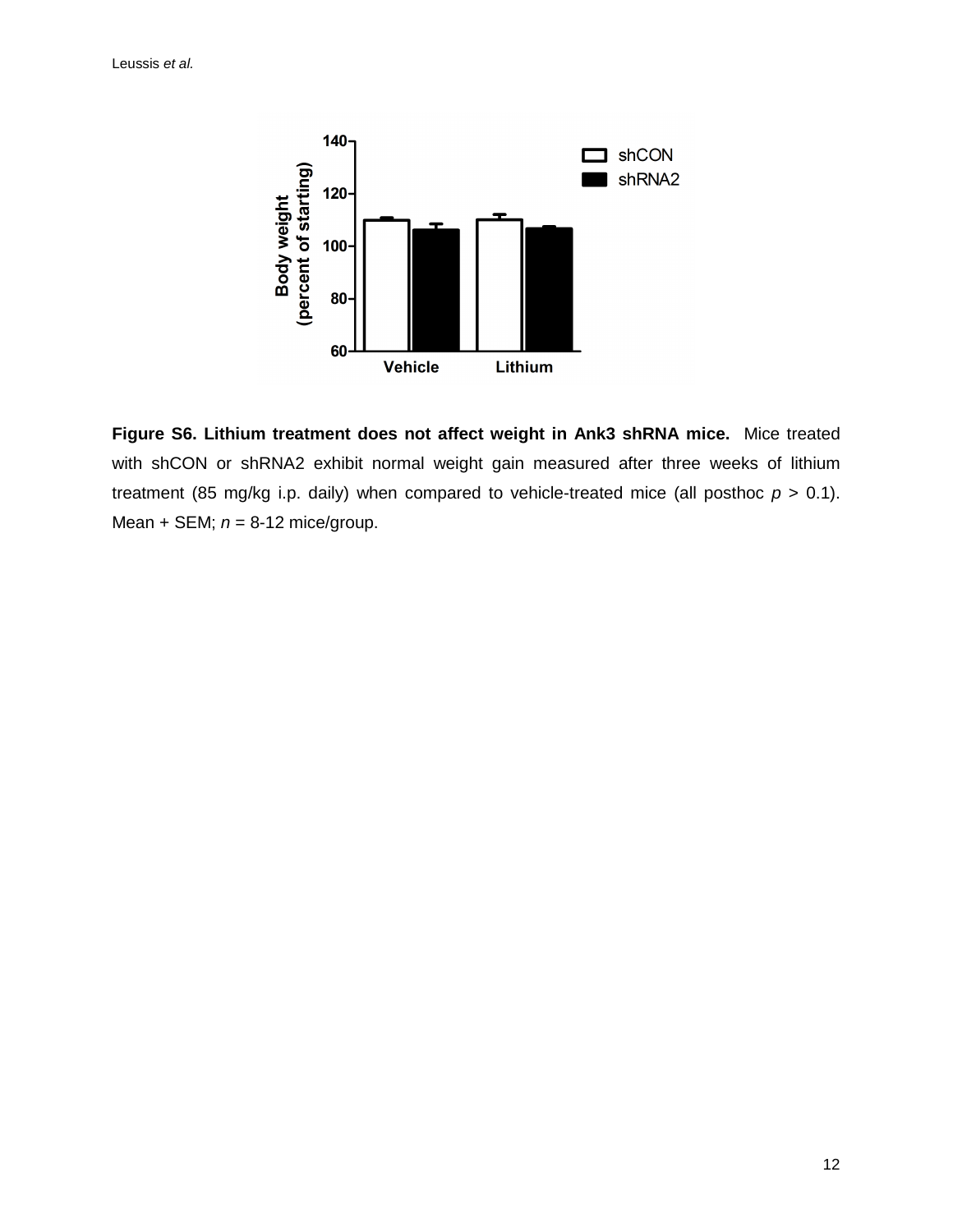|                                                                            |  |  |  |  | <b>Table S1.</b> Lack of broad behavioral changes in Ank3+/- mice highlights specificity of low |  |  |  |  |  |  |  |  |
|----------------------------------------------------------------------------|--|--|--|--|-------------------------------------------------------------------------------------------------|--|--|--|--|--|--|--|--|
| anxiety/increased motivation phenotype. All data are group mean $\pm$ SEM. |  |  |  |  |                                                                                                 |  |  |  |  |  |  |  |  |

|                                  | $Ank3+/+$        | $Ank3+/-$        | <b>Significance</b> |
|----------------------------------|------------------|------------------|---------------------|
| <b>Open Field Test</b>           |                  |                  |                     |
| Distance traveled (cm)           | $7981 \pm 336$   | $7086 \pm 667$   | ns                  |
| <b>Elevated Plus Maze</b>        |                  |                  |                     |
| Open arm time (sec)              | 42.1 $\pm$ 8.3   | $70.5 \pm 11.8$  | p < 0.06            |
| Open arm entries (#)             | $5.3 \pm 0.7$    | $5.6 \pm 0.7$    | ns                  |
| Total arm entries (#)            | $16.6 \pm 1.3$   | $15.5 \pm 1.6$   | ns                  |
| Rears $(H)$                      | $9.9 \pm 0.9$    | $11.6 \pm 1.3$   | ns                  |
| <b>Light Dark Test</b>           |                  |                  |                     |
| Light side time (sec)            | $155.2 \pm 17.5$ | $164.1 \pm 26.9$ | ns                  |
| Transitions (#)                  | $23.2 \pm 2.1$   | $26.2 \pm 3.6$   | ns                  |
| Rears $(\#)$                     | $17.6 \pm 3.1$   | $19.6 \pm 3.8$   | ns                  |
| <b>Prepulse Inhibition (PPI)</b> |                  |                  |                     |
| Acoustic Startle (N)             | $1.3 \pm 0.1$    | $1.6 \pm 0.1$    | p < 0.09            |
| Percent PPI at 70 dB             | $22.9 \pm 3.4$   | $18.2 \pm 4.2$   | ns                  |
| Percent PPI at 75 dB             | $36.9 \pm 6.0$   | $38.1 \pm 5.2$   | ns                  |
| Percent PPI at 80 dB             | $51.6 \pm 3.9$   | $48.2 \pm 5.5$   | ns                  |
| Percent PPI at 85 dB             | $56.4 \pm 4.9$   | $54.7 \pm 6.1$   | ns                  |
| <b>Fear Conditioning</b>         |                  |                  |                     |
| Freezing to context (sec)        | $25.8 \pm 3.8$   | $25.8 \pm 4.9$   | ns                  |
| Freezing to cue (sec)            | $52.8 \pm 5.6$   | $58.6 \pm 5.1$   | ns                  |

ns, not significant.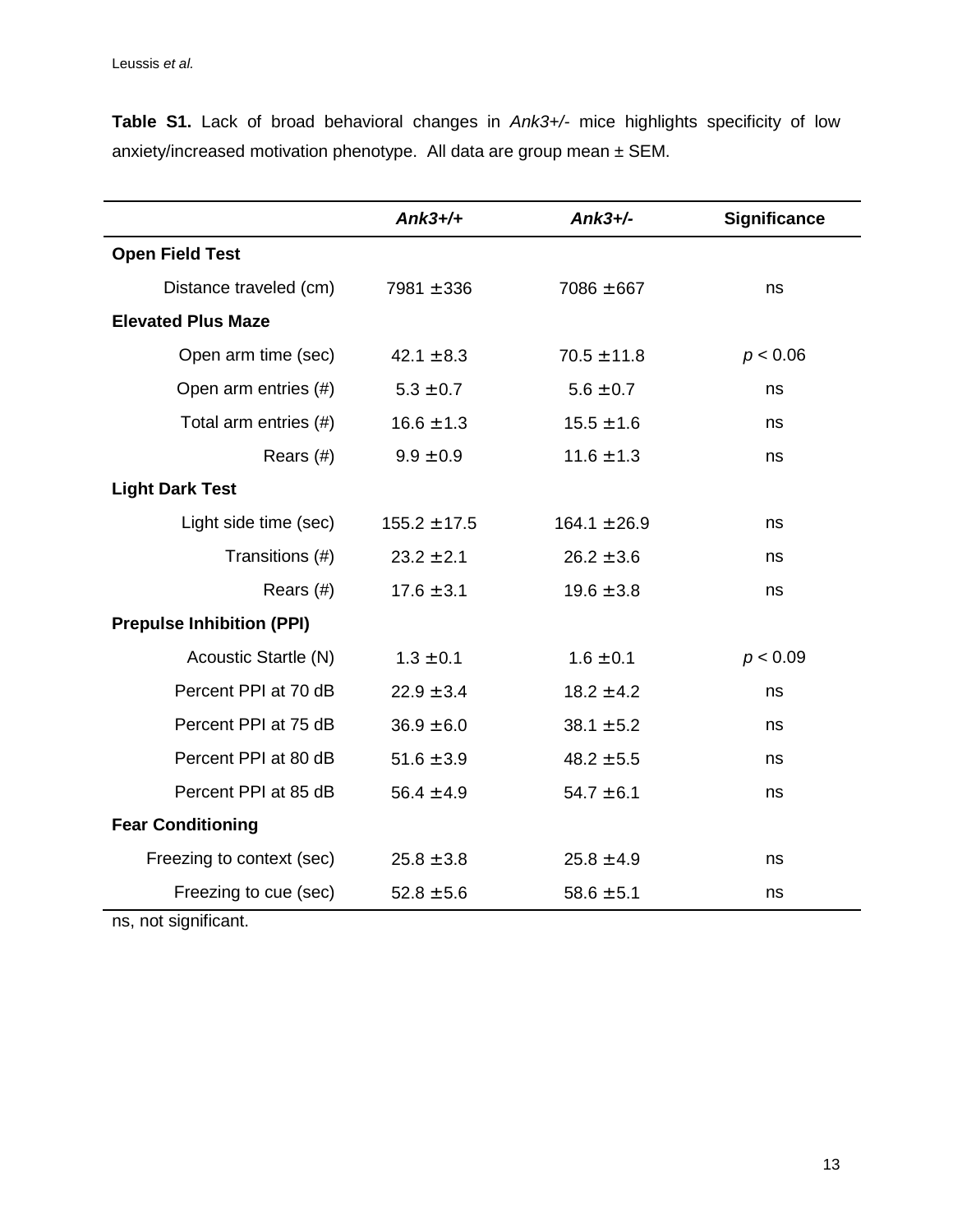**Table S2.** Elevated plasma corticosterone levels (ng/ml) in *Ank3+/-* mice compared to *Ank3*+/+ mice under group or isolation housing conditions following exposure to acute restraint stress. All data are group mean  $\pm$  SEM.

|                  |                 | Group            | <b>Isolation</b> |                  |  |  |
|------------------|-----------------|------------------|------------------|------------------|--|--|
|                  | $Ank3+/+$       | $Ank3+/-$        | $Ank3+/+$        | $Ank3+/-$        |  |  |
| <b>Baseline</b>  | $42.8 \pm 14$   | $137.6 \pm 37$   | $12.4 \pm 5$     | $24.0 \pm 8$     |  |  |
| $Acute - 30 min$ | $887.5 \pm 62$  | $1392.2 \pm 124$ | $716.3 \pm 56$   | $1060.0 \pm 111$ |  |  |
| Acute $-180$ min | $340.8 \pm 114$ | $925.0 \pm 181$  | $226.1 \pm 35$   | $641.1 \pm 155$  |  |  |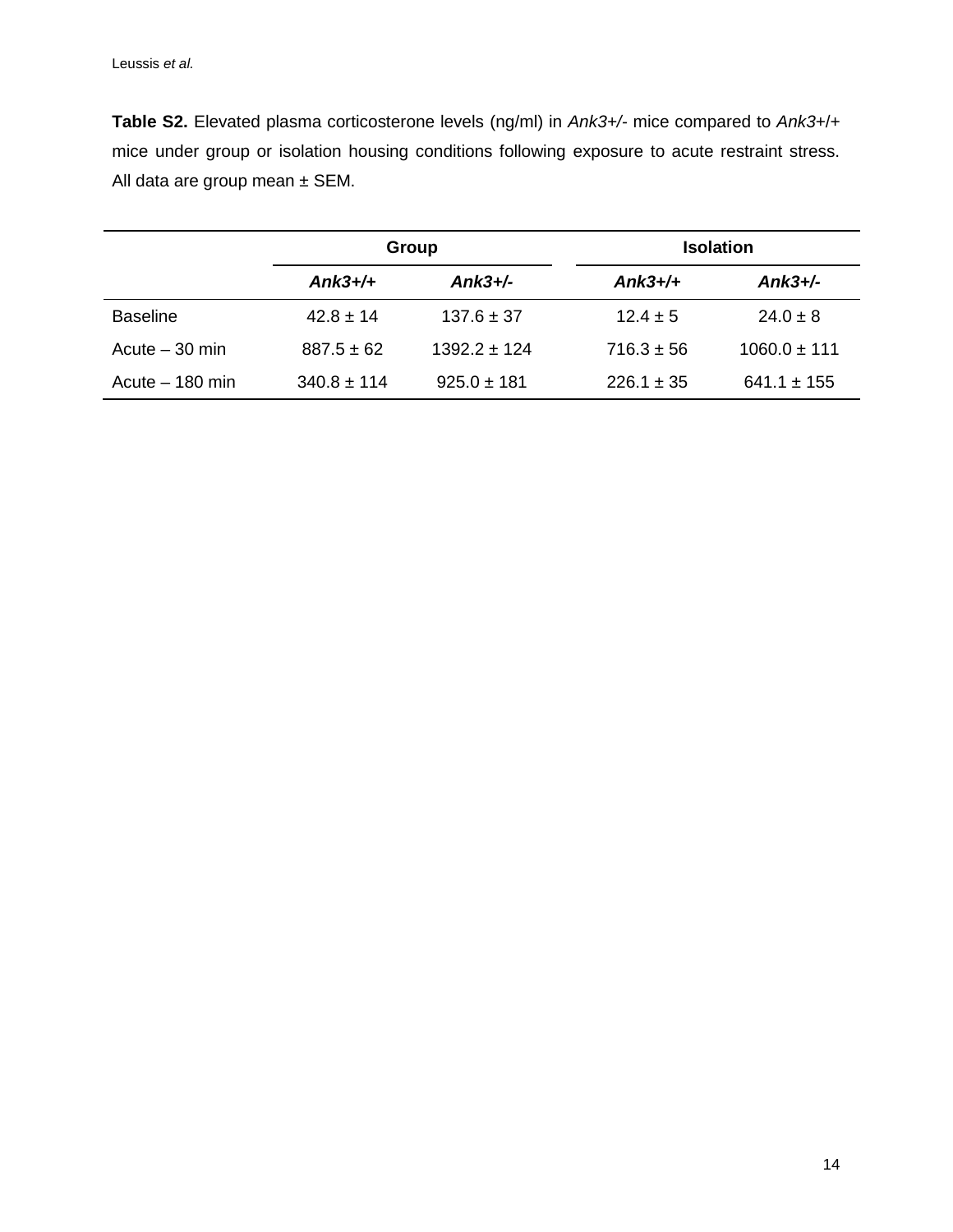**Table S3.** Comparison of behavioral data from *Ank3* shRNA2 mice and *Ank3*+/- mice highlights consistency of phenotypes across these two models.

|                                   | Ank3 shRNA2<br>(compared to<br>shCON) | Ank3+/- (compared<br>to $Ank3+/+)$ | <b>Consistent between</b><br>models? |
|-----------------------------------|---------------------------------------|------------------------------------|--------------------------------------|
| <b>Open Field Test</b>            |                                       |                                    |                                      |
| Activity (distance traveled)      | <b>NC</b>                             | <b>NC</b>                          | Yes                                  |
| <b>Elevated Plus Maze</b>         |                                       |                                    |                                      |
| Latency to enter open arm         | $-$ *                                 | $-$ #                              | Yes                                  |
| Open arm time                     | - /NC                                 | $\blacksquare$                     | Yes                                  |
| Open arm entries                  | $\overline{\phantom{a}}$              | NC.                                | <b>No</b>                            |
| Total arm entries                 | <b>NC</b>                             | <b>NC</b>                          | Yes                                  |
| Rears                             | <b>NC</b>                             | NC                                 | Yes                                  |
| <b>Light Dark Test</b>            |                                       |                                    |                                      |
| Latency to enter light side       | $- *$                                 | $-$ #                              | Yes                                  |
| Light side time                   | <b>NC</b>                             | NC.                                | Yes                                  |
| Transitions                       | <b>NC</b>                             | <b>NC</b>                          | Yes                                  |
| Rears                             | <b>NC</b>                             | <b>NC</b>                          | Yes                                  |
| <b>Novelty Suppressed Feeding</b> |                                       |                                    |                                      |
| Latency to approach               | Not tested                            | $-$ #                              | $\overline{?}$                       |
| <b>Sucrose preference</b>         |                                       |                                    |                                      |
| Preference for sucrose            | Not tested                            | $-$ #                              | $\overline{?}$                       |
| <b>Homecage activity</b>          |                                       |                                    |                                      |
| Light phase                       | $-$ *                                 | Not tested                         | ?                                    |
| Dark phase                        | <b>NC</b>                             | Not tested                         | ?                                    |
| <b>Prepulse Inhibition (PPI)</b>  |                                       |                                    |                                      |
| <b>Acoustic Startle</b>           | <b>NC</b>                             | <b>NC</b>                          | Yes                                  |
| Percent PPI                       | <b>NC</b>                             | <b>NC</b>                          | Yes                                  |
| <b>Forced Swim Test</b>           |                                       |                                    |                                      |
| Immobility                        | <b>NC</b>                             | $NC^*$                             | Yes                                  |
| <b>Fear Conditioning</b>          |                                       |                                    |                                      |
| Contextual                        | <b>NC</b>                             | <b>NC</b>                          | Yes                                  |
| Cued                              | <b>NC</b>                             | <b>NC</b>                          | Yes                                  |

Studies in the *Ank3*+/- model were designed to complement and extend the findings from *Ank3* shRNA mice, thus *Ank3+/-* mice underwent additional characterization in the novelty suppressed feeding and sucrose preference tasks. The *Ank3+/-* model was not tested for homecage activity due to technical difficulties.

\* Reversed by lithium treatment.

# Altered by chronic isolation stress.

NC, No difference between *Ank3* shRNA mice or *Ank3*+/- mice and their respective controls.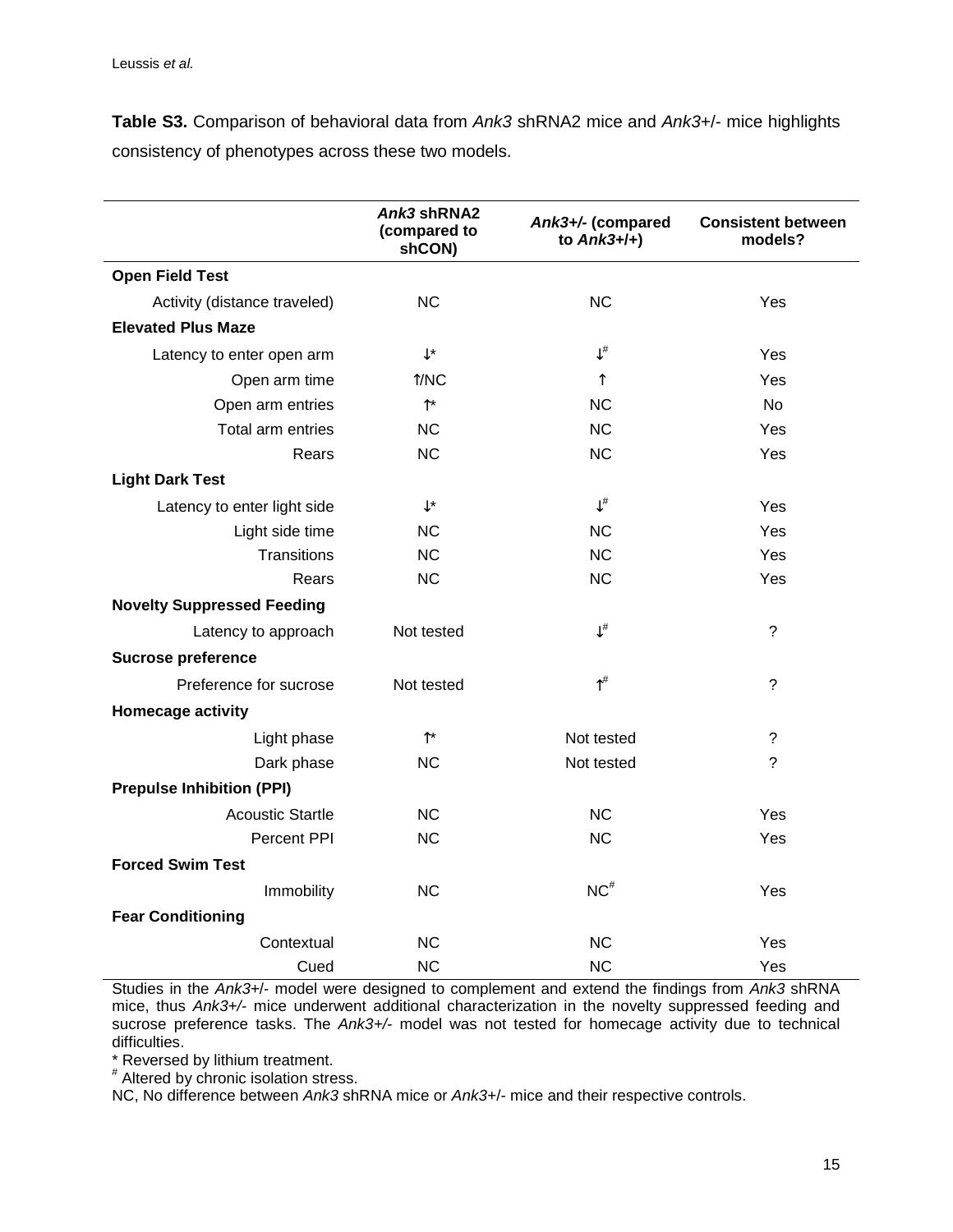## **Supplemental References**

- <span id="page-15-0"></span>1. Zhou D, Lambert S, Malen PL, Carpenter S, Boland LM, Bennett V (1998): AnkyrinG is required for clustering of voltage-gated Na channels at axon initial segments and for normal action potential firing. *J Cell Biol*. 143:1295-1304.
- <span id="page-15-1"></span>2. Ng WX, Lau IY, Graham S, Sim K (2009): Neurobiological evidence for thalamic, hippocampal and related glutamatergic abnormalities in bipolar disorder: a review and synthesis. *Neurosci Biobehav Rev*. 33:336-354.
- <span id="page-15-2"></span>3. Boku S, Nakagawa S, Masuda T, Nishikawa H, Kato A, Toda H, *et al.* (2011): Effects of mood stabilizers on adult dentate gyrus-derived neural precursor cells. *Prog Neuropsychopharmacol Biol Psychiatry*. 35:111-117.
- <span id="page-15-3"></span>4. Shim SS, Hammonds MD, Ganocy SJ, Calabrese JR (2007): Effects of sub-chronic lithium treatment on synaptic plasticity in the dentate gyrus of rat hippocampal slices. *Prog Neuropsychopharmacol Biol Psychiatry*. 31:343-347.
- <span id="page-15-4"></span>5. Kizhatil K, Davis JQ, Davis L, Hoffman J, Hogan BL, Bennett V (2007): Ankyrin-G is a molecular partner of E-cadherin in epithelial cells and early embryos. *J Biol Chem*. 282:26552-26561.
- <span id="page-15-5"></span>6. Easton A, Arbuzova J, Turek FW (2003): The circadian Clock mutation increases exploratory activity and escape-seeking behavior. *Genes, brain, and behavior*. 2:11-19.
- <span id="page-15-6"></span>7. Nestler EJ, Hyman SE (2010): Animal models of neuropsychiatric disorders. *Nat Neurosci*. 13:1161-1169.
- <span id="page-15-7"></span>8. Ramos A (2008): Animal models of anxiety: do I need multiple tests? *Trends Pharmacol Sci*. 29:493-498.
- 9. Bourin M, Hascoet M (2003): The mouse light/dark box test. *Eur J Pharmacol*. 463:55-65.
- <span id="page-15-8"></span>10. David DJ, Samuels BA, Rainer Q, Wang JW, Marsteller D, Mendez I, *et al.* (2009): Neurogenesis-dependent and -independent effects of fluoxetine in an animal model of anxiety/depression. *Neuron*. 62:479-493.
- <span id="page-15-9"></span>11. Jhuang H, Garrote E, Yu X, Khilnani V, Poggio T, Steele AD, *et al.* (2010): Automated home-cage behavioural phenotyping of mice. *Nat Commun*. 1:68.
- <span id="page-15-10"></span>12. Leussis MP, Frayne ML, Saito M, Berry EM, Aldinger KA, Rockwell GN, *et al.* (2009): Genomic survey of prepulse inhibition in mouse chromosome substitution strains. *Genes Brain Behav*. 8:806-816.
- <span id="page-15-11"></span>13. Pan JQ, Lewis MC, Ketterman JK, Clore EL, Riley M, Richards KR, *et al.* (2011): AKT kinase activity is required for lithium to modulate mood-related behaviors in mice. *Neuropsychopharmacology*. 36:1397-1411.